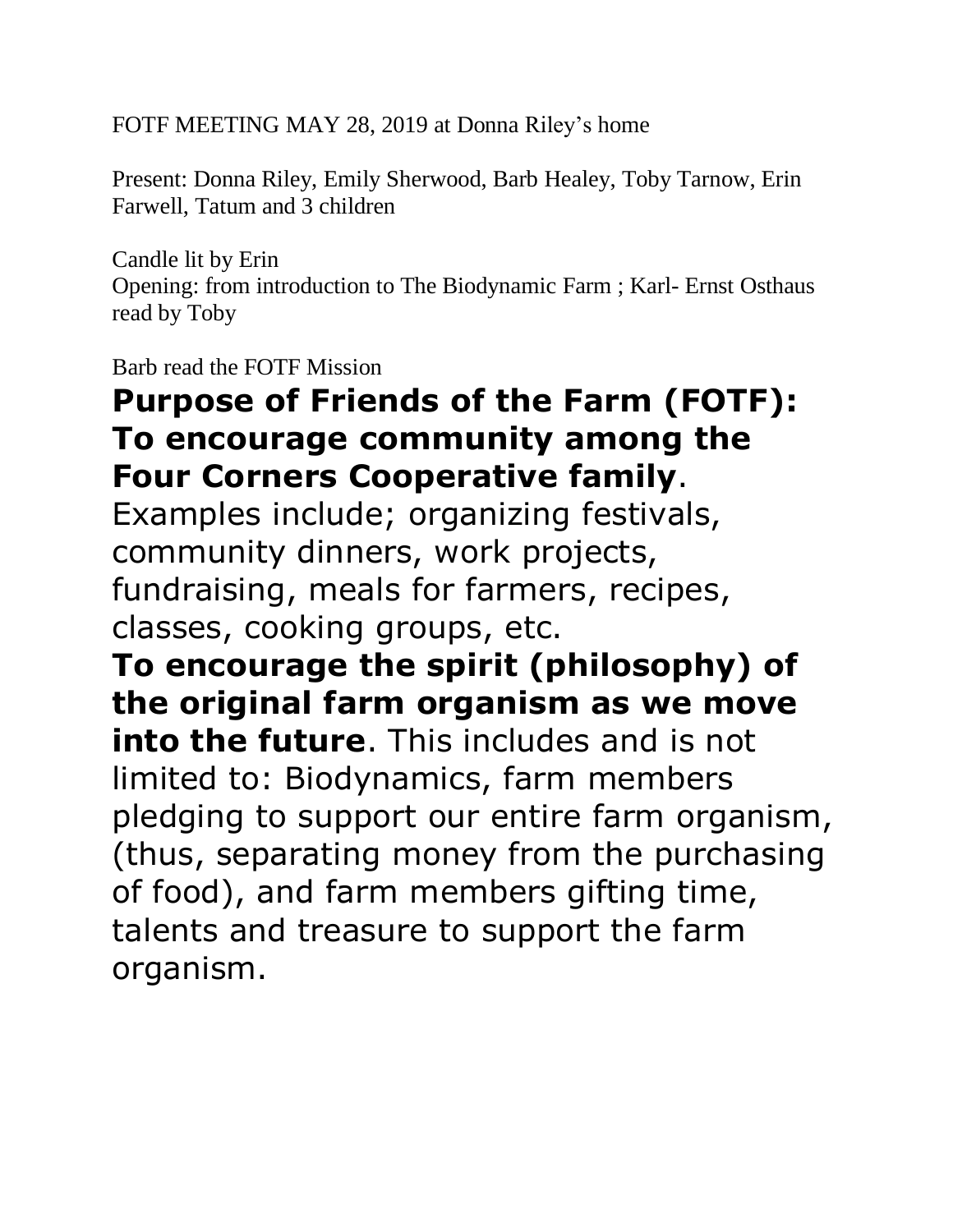**Introduction of attendees:** Who they are, how long members, what they love about the farm and what they would like additionally

Barb: Loves everything about the farm especially the BIOdynamic aspect. She would like more veal, better cuts of meat, and better signage in the farm store.

Erin: Book author; new member as of June, 2019, friend of Brian Drayton, lives down the hill from the farm, grew up on a farm in Michigan. Her daughter is studying sustainability, wants to van tomatoes, has spoken to Benjamin about making yogurt from the farm milk, loves biodynamic process. Would like a contact of a member for new members. Wants to write profiles of the farmers and then members to post on the website. Would help to get to know our farm community/family. Suggested an App for Farm communication.

Toby: 30 year member. Wants to support the farm and the farmers, create more member involvement, farm as a model of sustainable agriculture and biodynamic farming to restore the soil and bring health and healing to the land and the community.

Donna: Doing what she loves supporting the farm in every aspect!

Tatum: Grew up in a Waldorf school. Home schools her children. Is onsite at the farm Tuesdays and her children work on the farm with the chickens and at Lincoln's Gaia school. Has been getting milk and produce for a member in MA. where she lives. This will be her first year as an official member, June 1, 2019.

Emily: is responsible for the land and farming at High mowing, met Jacob at the farm when she volunteered to milk. Wants to support the sustainability of the farm, the national CSA movement, educate and communicate outreach to the members.

There is a new butcher who will hang the meat and select better cuts, however we have dairy not beef cows.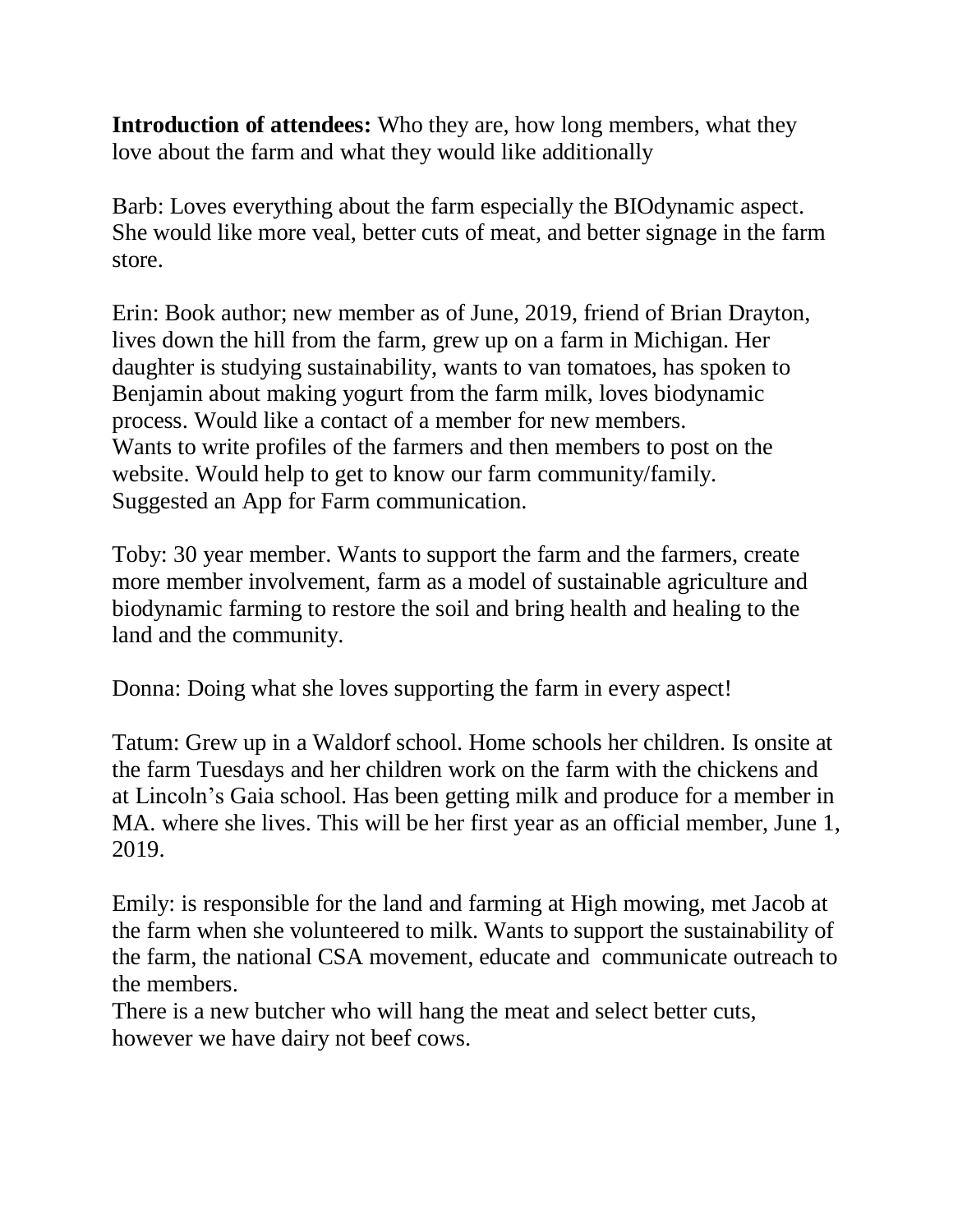## **Job Descriptions:**

Emily - Agricultural Pulse/Farmer translator Donna- Farmer, apprentice wellness provider Barb- Provide and oversee home cooked Meals for farmers and apprentices once a week. Toby - Create a Fundraising Plan for the TWCF to begin with members and

reach outside organizations.

**Protocol for FOTF** events and **Signup Form** should be posted on the website.

**Benjamin- Solstice Silent Farm Walk**- The fields around farm store and barn. Opening and Closing remarks by Benjamin

Benjamin and Sarah to provide detailed information.

Picnic - around farm store \_ provide own seating equipment. When: June 22 When: 3:00pm-4:00pm Where: Meet at the farm parking lot Picnic Area: TBA Tatum will provide Kids Kraft for the Walk

## **NEW MEMBER ORIENTATION:**

Saturday June 1 - Farm Store 9:30am-NOON - Barb and Erin Emily to provide basic list of notes from Jacob for handouts. To include Barn phone number. Barb will print for Orientation. Member questions answered on site or referred to Jacob. Should include FOTF contact list, phone and email- Barb, Donna, Tatum, Toby Emily email (backup) Jacob will send an email to new members.

Tuesday June 4- Farm Store 9:30am- NOON - Donna and Tatum